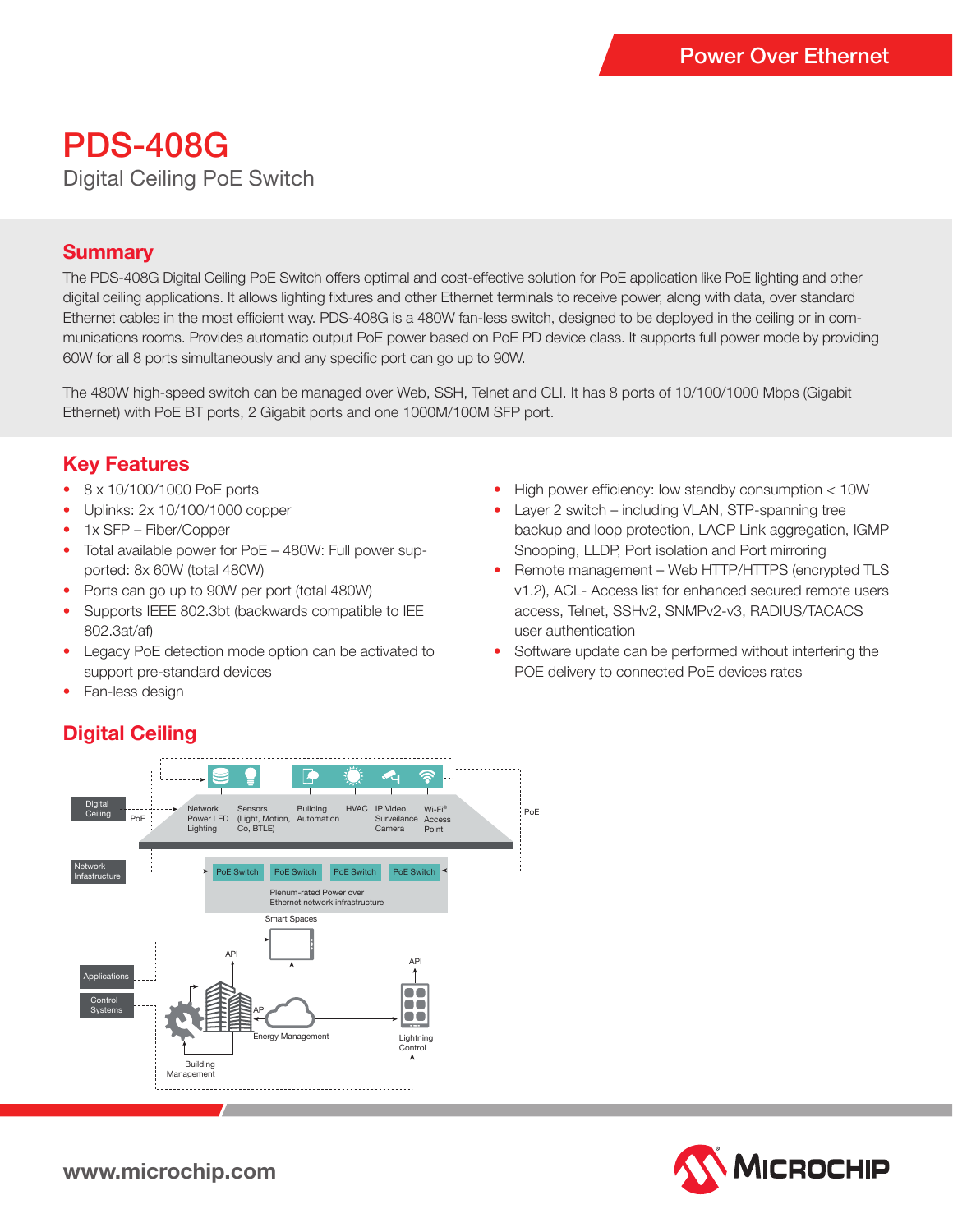## **Specifications**

| <b>Feature</b>                         | <b>Description</b>                                                                                                                                                                                                                                                                                                                                           |  |
|----------------------------------------|--------------------------------------------------------------------------------------------------------------------------------------------------------------------------------------------------------------------------------------------------------------------------------------------------------------------------------------------------------------|--|
| Number of Ports                        | $8 + 3$                                                                                                                                                                                                                                                                                                                                                      |  |
| Data Rate                              | 10/100/1000 Mbps                                                                                                                                                                                                                                                                                                                                             |  |
| PoE Output                             | 480W                                                                                                                                                                                                                                                                                                                                                         |  |
| <b>VLAN</b>                            | 802.1Q VLAN switch with 8K MACs and 4K VLANs<br>Push/pop up to two VLAN tags                                                                                                                                                                                                                                                                                 |  |
| <b>Port-Isolation and Private-VLAN</b> | Isolate ports without VLAN configuration.                                                                                                                                                                                                                                                                                                                    |  |
| <b>MAC Address Table</b>               | 8k                                                                                                                                                                                                                                                                                                                                                           |  |
| Jumbo Frame                            | 9.6k                                                                                                                                                                                                                                                                                                                                                         |  |
| <b>Spanning Tree</b>                   | STP/RSTP/MSTP                                                                                                                                                                                                                                                                                                                                                |  |
| <b>IGMP Snooping</b>                   | IPv4, IPv6, IGMP Snooping v1-v3, including IGMP Querier                                                                                                                                                                                                                                                                                                      |  |
| <b>Link Aggregation</b>                | IEEE 802.3ad LACP or Static                                                                                                                                                                                                                                                                                                                                  |  |
| <b>Access control List</b>             | Limit which network protocol and IP can manage the unit                                                                                                                                                                                                                                                                                                      |  |
| <b>SNMP</b>                            | SNMP MIBs used to monitoring and semi management                                                                                                                                                                                                                                                                                                             |  |
| <b>Management Web</b>                  | HTTP/HTTPS, CLI, Telnet, SSHv2, SNMPv1, v2C, and V3                                                                                                                                                                                                                                                                                                          |  |
| <b>Port Mirroring</b>                  | Mirror Rx, Tx and both                                                                                                                                                                                                                                                                                                                                       |  |
| Software Upgrade                       | Easy upgrade over HTTP (also TFTP) with dual image support and no PoE power loss<br>during software update                                                                                                                                                                                                                                                   |  |
| <b>Standards</b>                       | IEEE 802.3bt and at Power over Ethernet (PoE) up to 90W<br>Ethernet 10/100/1000 IEEE 802.3, 802.3u, 802.3ab, 802.3z<br>IEEE 802.3x Flow control and back pressure<br>IEEE 802.3ad port trunk with LACP<br>Spanning Tree STP/RSTM/MSTP IEEE 802.1D, 802.1w, 802.1s<br>IEEE 802.1ab LLDP<br>IEEE 802.1Q VLAN tagging<br>IEEE 802.3az energy efficient Ethernet |  |
| <b>Input Power Requirements</b>        | AC Input Voltage: 100 to 240 Vac<br>AC Frequency: 50 to 60 Hz                                                                                                                                                                                                                                                                                                |  |
| Weight                                 | 5.3 kg                                                                                                                                                                                                                                                                                                                                                       |  |
| <b>Dimensions</b>                      | 443 mm × 291 mm × 44.4 mm (L, W, H)                                                                                                                                                                                                                                                                                                                          |  |
| Thermal                                | Passive cooling - no fan                                                                                                                                                                                                                                                                                                                                     |  |